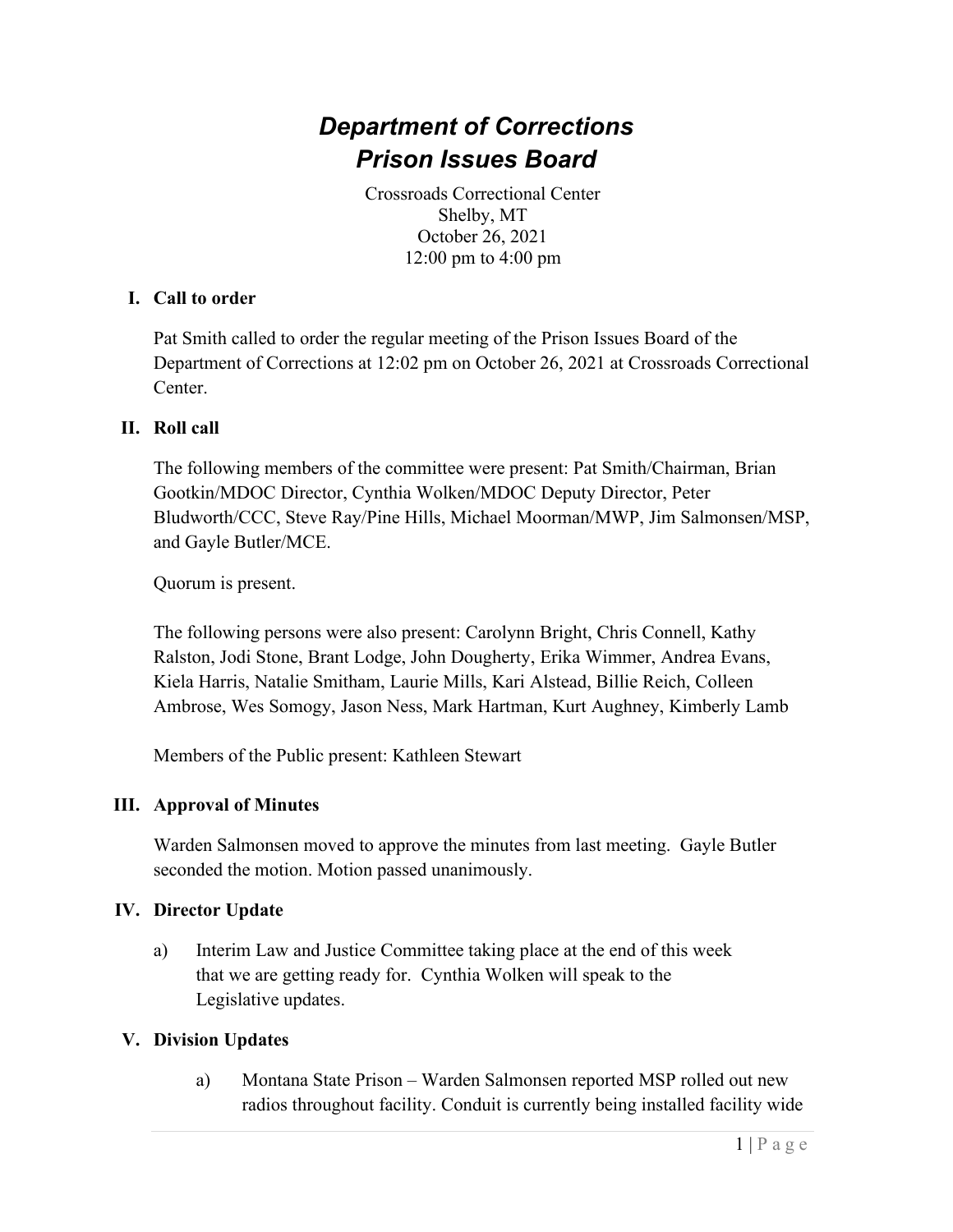for the new camera system. Montana State Prison remains short staffed. MSP has inmates and staff with COVID, and we are taking precautions to mitigate the spread. These measures have been successful in limiting any outbreaks.

b) Montana Women's Prison – Associate Warden Moorman reported the radios are up and running at Montana Women's Prison. All wiring and conduit installed waiting on ATS for new camera system. Judges Conference was in Billings and they came to tour MWP. Electronic Medical Records is rolling out today. We have not had any COVID outbreaks at MWP for a long time.

# **VI. Grievance & Disciplinary Updates**

- a) Billie Reich stated grievance and disciplinary staff have been hired specifically for CCC. Tomorrow we will be having a Grievance and Disciplinary Conference at CCC with legislative auditors attending.
- b) We should have all the numbers and information regarding grievance and disciplinary available at the next PIB meeting for the Director's Report.

# **VII. Inmate Work Assignments**

- a) Kiela Harris reviewed Inmate Pay Comparison with Board (attachments). Board discussed long-term goals for Inmate Pay. Suggestions included incorporating different pay levels and tenure of inmates in positions. AW Moorman reported MWP has a tough time filling inmate positions in their smaller facility. Gayle Butler discussed the pay structure at MCE. Work group for Inmate Pay has not met yet as research took longer than expected. Director Gootkin asked to be a part of the work group. Pat Smith advised the need to be consistent throughout facilities for inmate work assignments/pay.
- b) Additional IWF spending authority was granted for MSP. These funds may be allocated to other facilities as needed. The amount of \$100,000 was allocated to inmate jobs and \$400,000 to operational authority.

## **VIII. IWF Annual Budgets**

a) Kiela Harris discussed IWF budgets for all facilities. IWF funds were approved for inmate physicals. Gayle Butler stated all her MCE workers must pay for these physicals on their own. Pat Smith discussed the need for consistency in granting IWF funds. Colleen Ambrose asked if criteria already exist for these IWF requests. Kiela Harris informed the criteria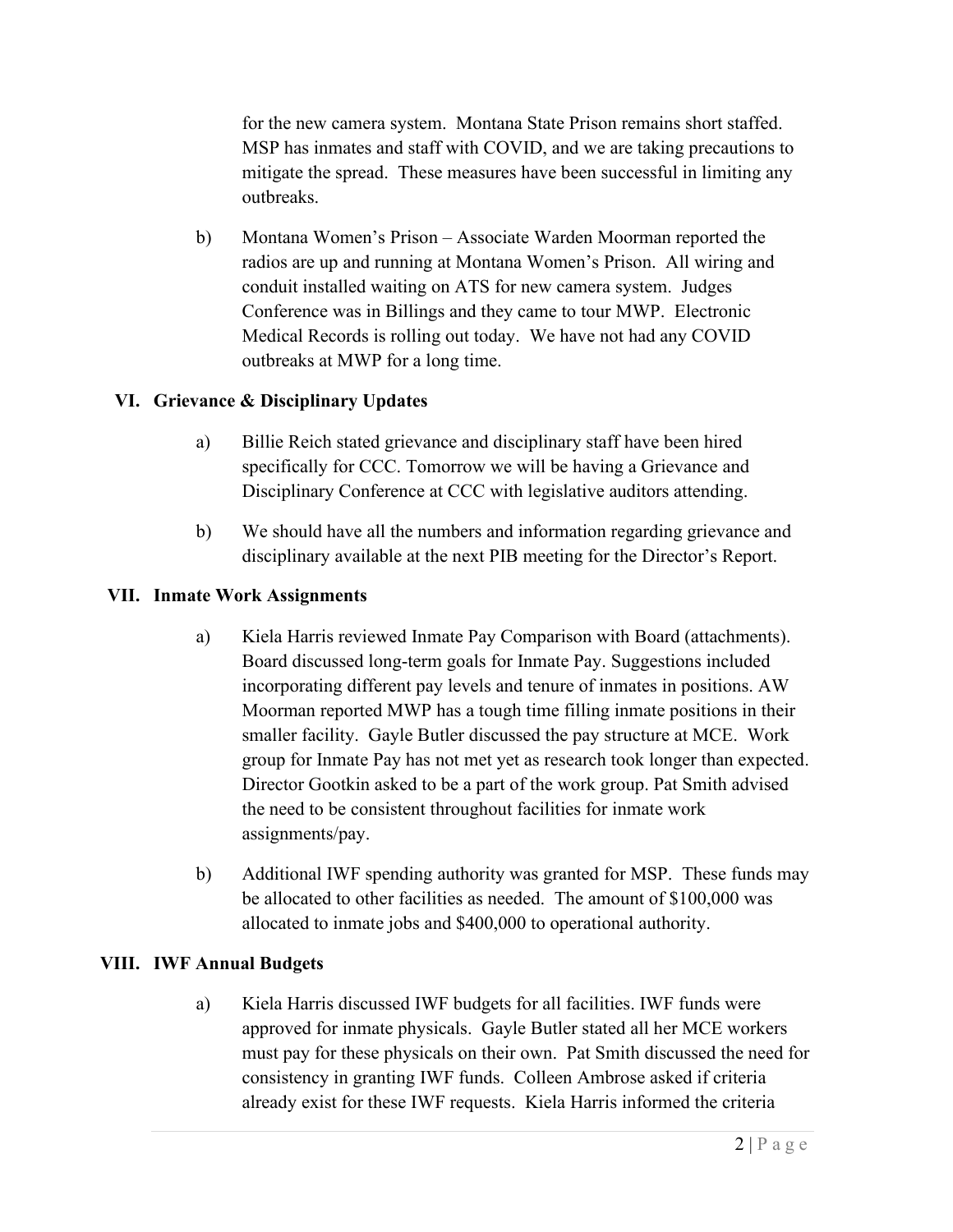with the group. Gayle Butler discussed the possibility of one of the facilities' providers being certified to conduct physicals.

- b) Warden Salmonsen presented an IWF request to the board to purchase an ice machine for the infirmary with a cost of \$6119. Gayle Butler does not approve as she feels this is part of operations and shouldn't be used with IWF funds. Director Gootkin concurs that this purchase should be paid for by operating funds. Kiela Harris stated funds are allocated in the general fund for the purchase. Group unanimously denied IWF request.
- c) Warden Bludworth requested \$16,000 in IWF funds to implement Go Further, an inmate re-entry program. Core Civic would fund the expenses of this program moving forward after initial investment. Gayle Butler moved to approve \$16,000 in IWF funds for program. Warden Salmonsen seconded. Motion passed unanimously.

Warden Bludworth discussed bringing Prison Fellowship International Tier 2 residential community program to CCC. All funding will be provided by PFI. Committee requested the DOC Legal Team look into this program. No funding requested for this program.

Warden Bludworth discussed additional inmate programs; Pivot Tech Computer Skills Training Program for coding/cyber security training with a cost of \$12,000 and Home Builders International with startup costs of \$130,000 and a full cost of \$322,000. HBI assists with outside employment and transition out of the prison. No IWF funding requested for these programs at this time.

# **IX. Legislative Updates**

a) Study of telecommunications in prison system is rolling along. Discussion this week in Law and Justice Interim Committee of criminal justice status systems. Director will give an update on PREA certification at LJIC. Will give an update on Pell Grants and working with the University System and the Governor's Office to keep that project moving. Electronic Health Records launching today. LJIC was requesting information on suicides in the correction system. The governor will give an update to LJIC on the data with prison suicides and how we are trying to address the issue at MSP.

## **X. Roundtable**

a) Pine Hills – We put in our new cameras. New radios are a week or two out. We are seeing a spike in the youth population. It appears some of the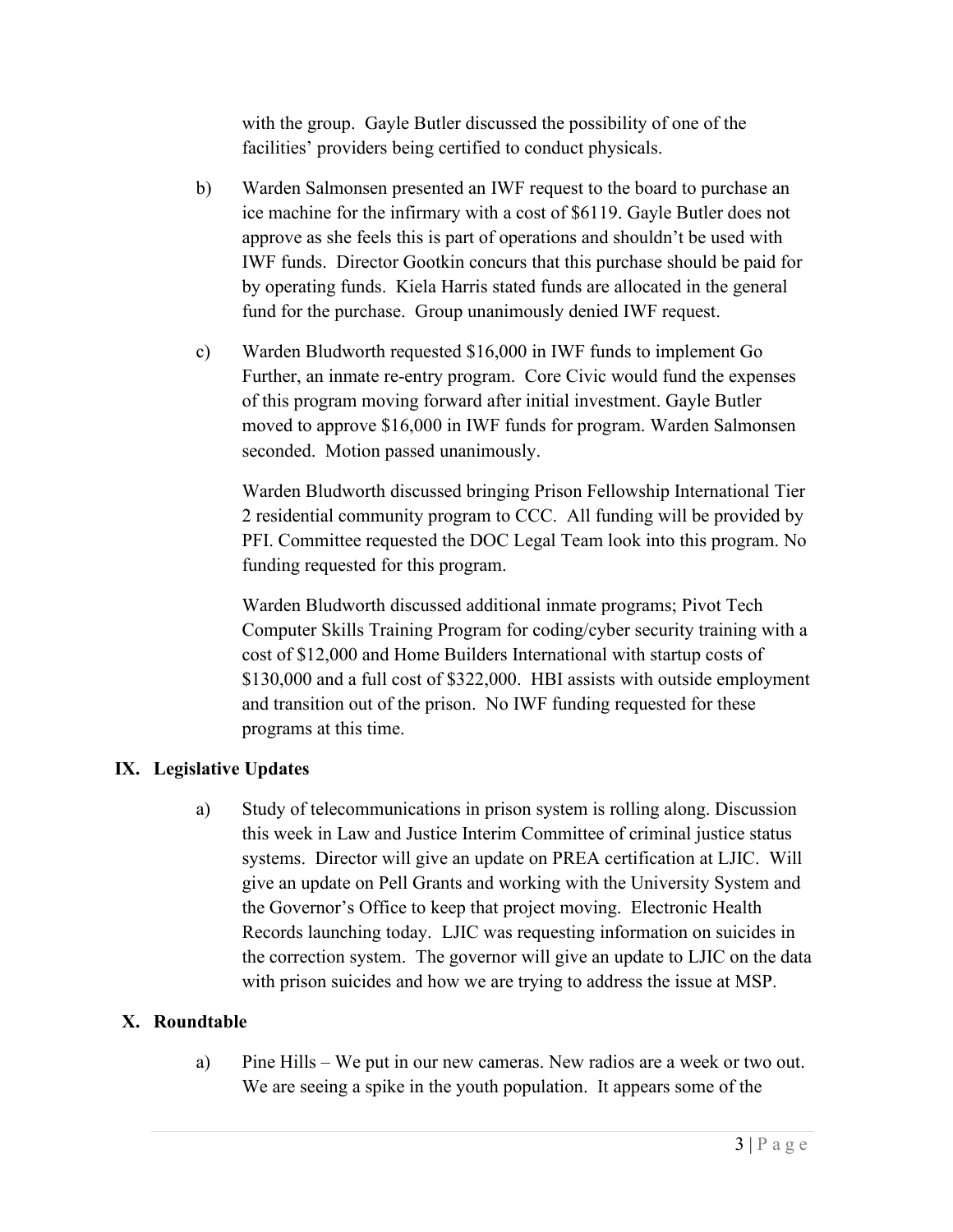programs for youth in the communities have gone away so they are being sentenced to Pine Hills. Our sex offender population has spiked. We are also seeing a big increase in criminally convicted youth that will end up in the adult corrections system. Pine Hills is down 4-5 staff positions. It is just about impossible to recruit for positions when McDonalds is paying \$19 an hour and our positions start at \$15 an hour.

- b) Central Services Division No new updates other than the rollout of Electronic Health Records is going great as of this morning.
- c) Crossroads Correctional Center COVID precautions in place at CCC. CCC is trying to minimize the amount of time inmates from pods/units are mixed between each other to limit the spread. Initiating staff COVID testing starting tomorrow. We are hoping to get back to normal operations soon.
- d) Montana Correctional Enterprises Six colleges are signed up to offer programing to offenders once Pell Grants to inmates are available. Working with Montana Fish, Wildlife and Parks to get our pheasant program up and running. Jeff Bromley is retiring on Thursday and we will have all new staff in the Canteen. Price increases will be seen in the canteen. We will be out of aluminum for license plates. Alternative license plates without aluminum will be utilized. Legislative Education Interim Committee tour on November  $17<sup>th</sup>$  at MSP to look at our Education programs. Gayle informed CCC of the Legislative Education Interim Committee requesting information on the CCC Education program at their next committee hearing in January 2022.
- e) Montana State Prison The MDOC Leadership Meeting was held at MSP last week with a presentation from Google. Governor Gianforte visited MSP to present Bruce Squires with a Governor's Award and received a brief tour of our facility. MSP is currently short staffed. Local 4700 Union negotiations continue. A tentative agreement was made to implement a Career Ladder at MSP.
- f) Quality Assurance Will bring  $8$  staff to CCC to complete the annual license. Security reviews have been completed at Pine Hills and MWP. MSP is scheduled but was pushed back.
- g) Deputy Director Our new CFO is Natalie Smitham. She comes to us from the Department of Labor and Industry.
- h) DCCF Dawson County Correctional Facility is short staffed. COVID has come in on county side and with staff members. DCCF is doing rapid